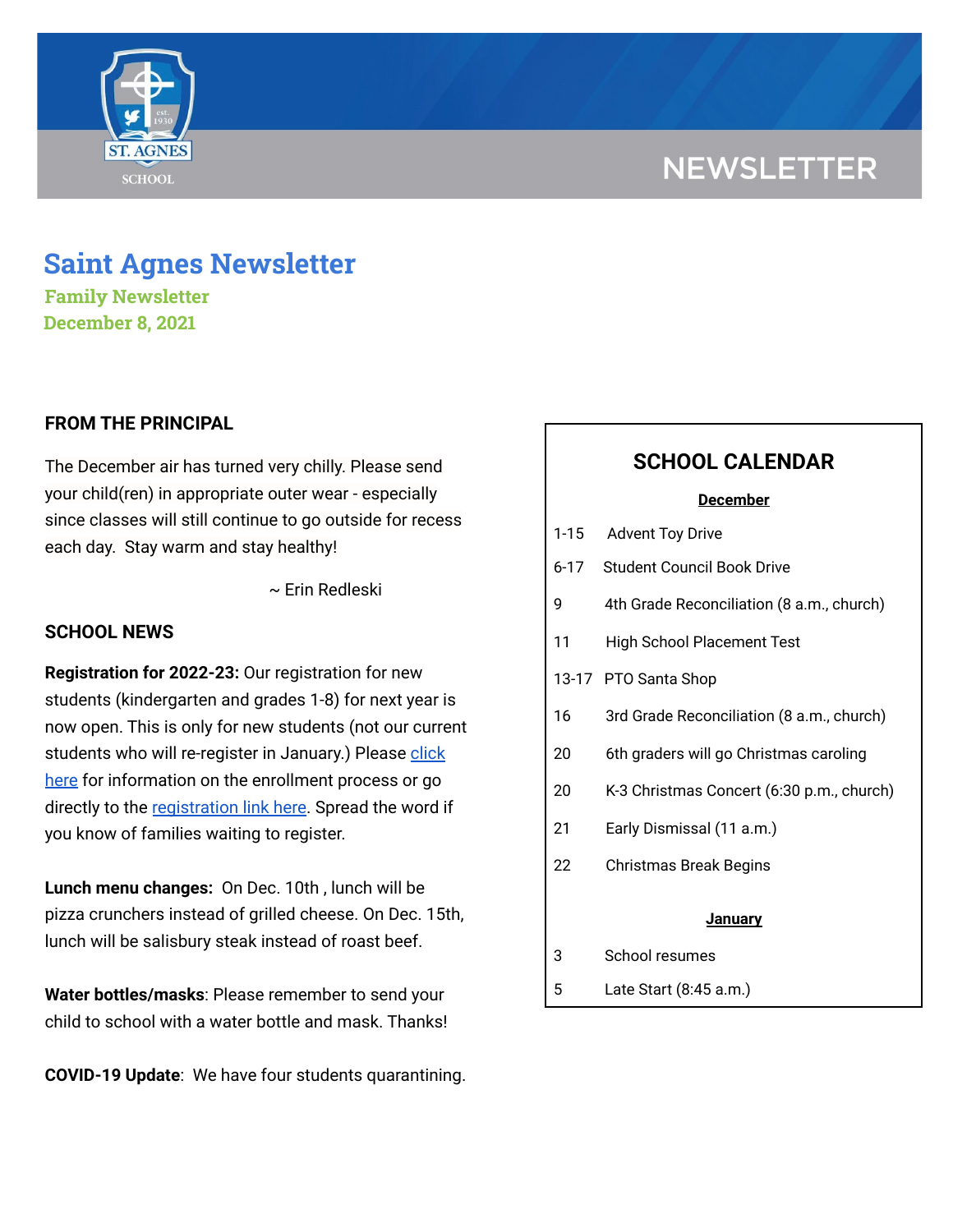# **DECEMBER SCHOOL SERVICE PROJECTS**

**Advent Service Project:** Let's celebrate Christmas by sharing our blessings with less fortunate families in our community! Saint Agnes School will be organizing a toy drive for the Rose Garden Mission in Covington operated by the Franciscan Daughters of Mary to benefit children and families during Christmas time. If you would like to participate in our Advent service project, please consider donating toys to Saint Agnes School through December 15. The Rose Garden Mission has given the following suggestions:

- Neutral colored, educational toys are preferred, i.e. puzzles, building blocks, art supplies, board games, etc.
- Please do not donate toys that are tech, battery operated, or trendy, i.e. unicorns, dragons, princesses, transformers, etc.

**Student Council Book Drive:** The student council is having a book drive from December 6-17 for the Saint Agnes library and Children's Hospital. Please look through your book shelves and consider donating gently used books for the student council's service project.

# **PTO**

**Christmas Shop Volunteers Needed**: St. Agnes Christmas Shop will open next Monday, 12/13. This week each student will come home with an envelope and a letter explaining the envelope and the shop, along with the day your child(ren) will be shopping. If you would like to volunteer please use this link to sign up: St. Agnes [Christmas](https://www.signupgenius.com/go/5080A4CA9A92BA4FE3-stagnes) Shop. If you have any questions please email Stacey Moorhead at [staceyscully4@aol.com.](mailto:staceyscully4@aol.com) If you can't help at the actual shop but want to help in some way you can send in new tissue paper. The kids use this to wrap the presents they bought. You can send it kidmail to Lorelai Moorhead-4W.

**Save the Date - Big Blue Bash is April 1, 2022:** This year, Big Blue Bash is Back for the Future! Planning is underway and we are looking for committee members to assist with decorations, silent auction and more. The next meeting will be in the school library on January 12 at 7pm. Anyone is welcome to join! This is a great way to fill your school service hours and all help is welcomed. For more information about the Big Blue Bash, how to help and why it is such a Big Blue Deal, click [here!](https://bbb2022.givesmart.com/)

#### **Mission Statement of Saint Agnes School**

Saint Agnes School exists to provide excellence in Catholic education while inspiring and empowering our students to live the Gospel message of Jesus Christ. As compassionate and faithful Christians, we continue to pursue our spiritual journey, achieve our highest academic potential, and be stewards of the Catholic faith to others.